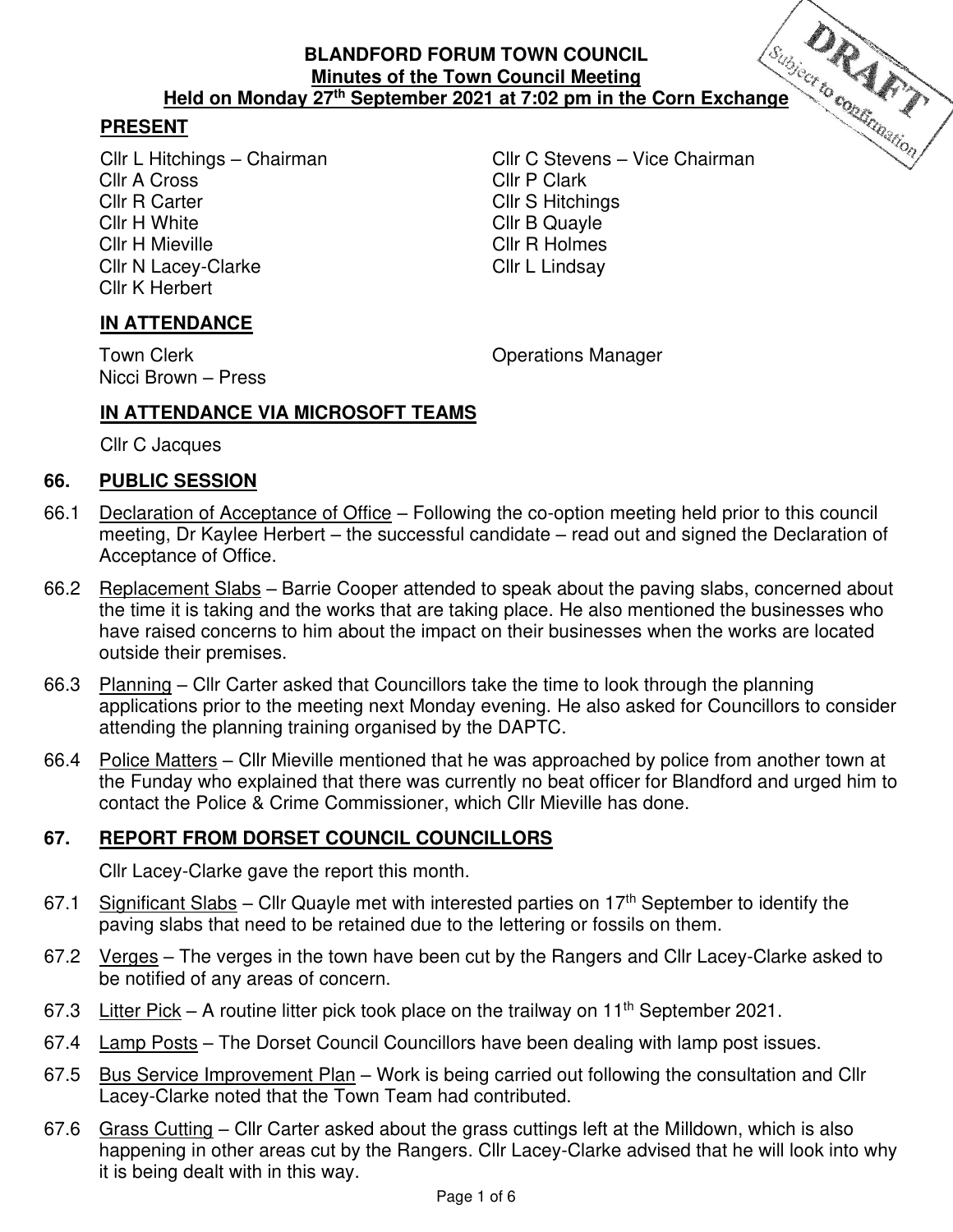# **67. REPORT FROM DORSET COUNCIL COUNCILLORS (cont)**

- 67.7 Litter Bins Cllr Mieville asked when the larger receptacles would be installed and Cllr Lacey-Clarke explained that they are being ordered and are currently in the procurement process. He will advise of the installation date once this is known.
- 67.8 Paving Slabs Cllr Lacey-Clarke and Cllr Quayle have received numerous approaches about the paving slab replacement project. A meeting was held between the Dorset Council Councillors and staff and they touched on the following:
	- One-way system the staff confirmed that this is vital for the safety of pedestrians.
	- The original aim was to cover 30 square metres a day, but unfortunately they have only been able to cover 10-15 square metres a day.
	- There have been health and safety issues with working so closely to the public.
	- Concrete was discovered under the existing slabs, which was not anticipated, and it has had to be broken up by hand.
	- A sub-contractor's staff did not attend site to assist which has contributed to the difficulties.
	- DC staff are currently putting a plan together over the next week, which Cllr Lacey-Clarke says he hopes will remove the one-way system on West Street.
- 67.9 By-pass Cllr Stevens raised concerns over the business of the by-pass. Cllr Lacey-Clarke explained that the by-pass is strategic and therefore comes under Highways England and recommended the Town Council writes to this agency and the Member of Parliament. Following a discussion it was agreed that this will be an agenda item at the Planning meeting on Monday 4<sup>th</sup> October 2021.

**ACTION: TOWN CLERK** 

### **68. APOLOGIES**

Cllr J Stayt Cllr P Osborne

# **69. TO RECEIVE ANY DECLARATIONS OF INTEREST AND REQUESTS FOR DISPENSATIONS**

None were received.

# **70. MINUTES OF THE TOWN COUNCIL MEETING HELD ON 12TH JULY 2021**

 It was PROPOSED by Cllr Carter, SECONDED by Cllr Cross and AGREED (11 in favour, against, 1 abstention and 1 non-vote) that the Minutes be APPROVED and SIGNED.

## **71. TOWN CLERK'S REPORT & CORRESPONDENCE**

The paper was noted (see Appendix A).

71.1 Thank You – A Thank You letter has been received from Life Education Wessex for the grant given by the Town Council. The letter read: Thank you so much for your wonderful donation of £430. Please accept this letter as our official receipt. Life Education Wessex aim to give every primary aged child in Somerset, Dorset, Devon, Hampshire and Thames Valley the opportunity to benefit from our programme of health and drug prevention education and equip them with the knowledge, skills and confidence to make healthy choices and to lead healthier lives. Your contribution will help us to continue this valuable work. With many thanks once again for your kind donation and valued support.

Mr Mosney has also sent a card to thank the Town Council for his Certificate of Appreciation and the Mayor Making ceremony and lunch.

71.2 Office Cover – Whilst the staff are receiving manual handling training on Friday 1<sup>st</sup> October, Cllrs Carter and Holmes will cover the office, so it does not need to close.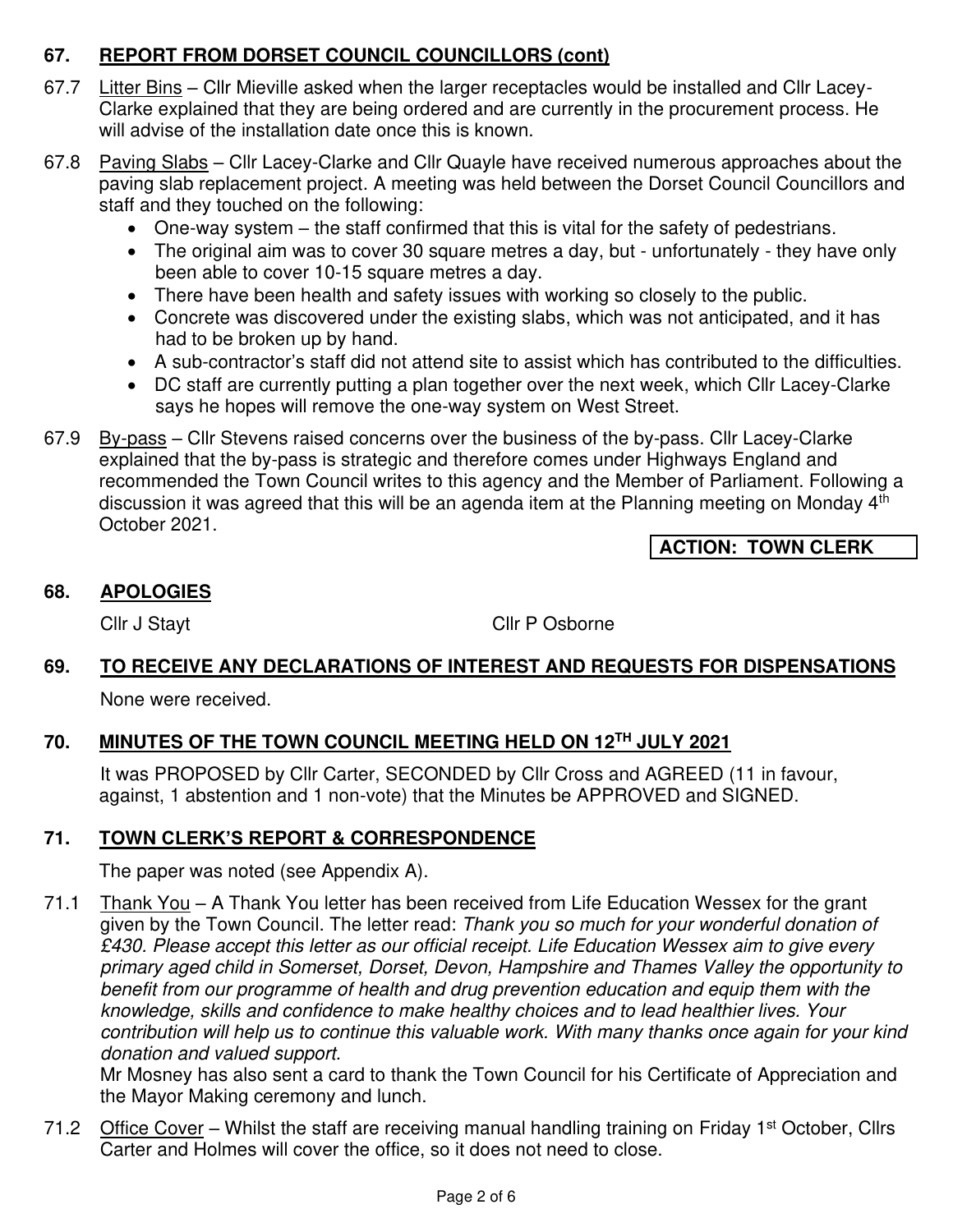# **71. TOWN CLERK'S REPORT & CORRESPONDENCE (cont)**

- 71.3 Allotment Relocation An invoice has been received from Symonds and Sampson in relation to negotiations with landowners for Allotment relocation Heads of Terms, totalling £2,508.60 + VAT, and this has been paid in accordance with expenditure authority from minute 124 from the Town Council confidential allotment meeting held on 17<sup>th</sup> December 2018.
- 71.4 Community Expo The event was very successful with a total of 156 people throughout the morning (not at one time as the capacity is still restricted to 60 this month). The Health Champions from The Blandford Group Practice were extremely popular and, following a discussion with Cllr Lindsay, they will be returning to the Corn Exchange during the indoor market on a more regular basis.
- 71.5 External Audit The external auditor, PKF Littlejohn has approved the Town Council's accounts for the financial year 2020/21. Since the agenda was published, it has come to the Town Clerk's attention that Councillors usually approve this as an agenda item and note any recommendations. This year, there are no recommendations to approve, however this has been included in the October agenda for a formal approval. In the meantime, the Notice of Conclusion of Audit has been published on the Town Council's website and on its notice boards as per the regulations and all Councillors have been sent the files from the auditor for information.
- 71.6 Park Road Project The project is still paused awaiting the removal of the existing meter within the Park Road toilet block. This needs to be carried out prior to the demolition of the toilet block.

### **72. CIVIC REPORT**

The paper was sent to Councillors via email.

#### **73. RECOMMENDATIONS AND RECEIPT OF MINUTES**

The paper was noted (see Appendix B).

73.1 Finance & Staffing Committee Meeting held on 13<sup>th</sup> September 2021

#### 73.1.1 Minute No. 21 To Consider Grant Applications

Minute No. 21.1 – In Jolly Good Company (a grant of £1,470 was approved in September 2020 with free hire to the value of £320)

The paper was noted (see Appendix G).

It was PROPOSED by Cllr L Hitchings, SECONDED by Cllr Carter and AGREED (11 in favour, 2 abstentions) that

#### **Free hire to the value of £320 is approved (Expenditure Authority: Localism Act 2011 s1-8).**

**ACTION: TOWN CLERK** 

It was PROPOSED by Cllr L Hitchings, SECONDED by Cllr Carter and AGREED (10 in favour, 3 abstentions) that

**A grant of £1,070 is not approved on this occasion.** 

**ACTION: TOWN CLERK** 

73.1.2 The Minutes were RECEIVED.

73.2 Recreation & Amenities Committee Meeting held on Monday 20<sup>th</sup> September 2021

73.2.1 The Minutes were RECEIVED.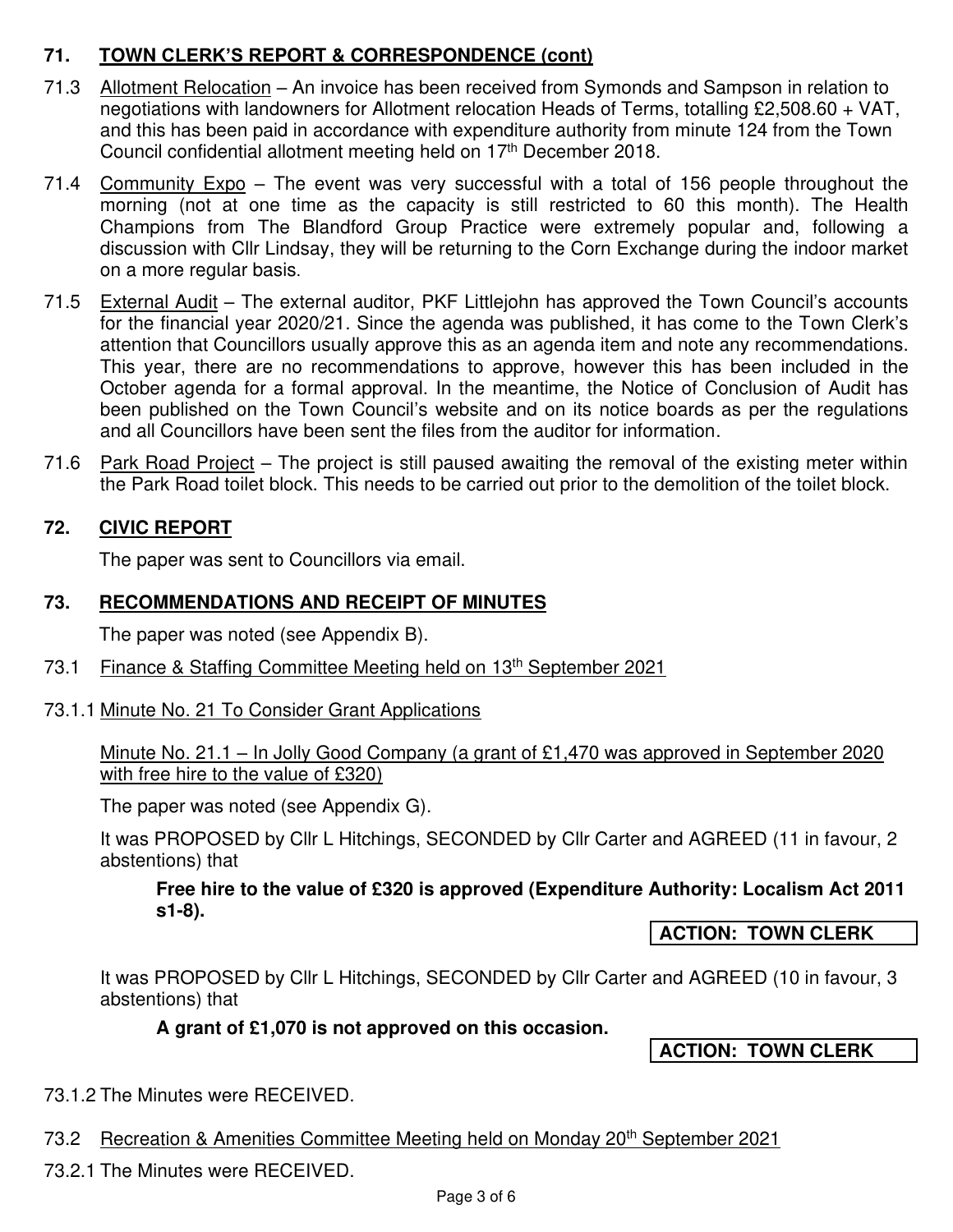#### **74. TO RECEIVE THE RECOMMENDATIONS FROM THE STANDING ORDERS AND FINANCIAL REGULATIONS WORKING GROUP**

The paper was noted (see Appendix C).

It was PROPOSED by Cllr Lacey-Clarke, SECONDED by Cllr Carter and AGREED (12 in favour, 1 abstention) that

#### **The Town Council adopts the amended Standing Orders and Financial Regulations.**

#### **ACTION: TOWN CLERK**

#### **75. TO RECEIVE A REPORT REVIEWING THE RAILWAY ARCHES OPENING TIMES AND ARRANGEMENTS**

The paper was noted (see Appendix D).

It was PROPOSED by Cllr Carter, SECONDED by Cllr Mieville and AGREED (12 in favour, 1 abstention) that

**The Town Council notes the report, agrees that the opening hours are continued and the vandalism, and usage of the structure, continues to be monitored.**

**ACTION: TOWN CLERK** 

#### **76. TO RETROSPECTIVELY APPROVE EXPENDITURE FOR THE INSCRIPTION OF THE CROSS OF SACRIFICE AT BLANDFORD CEMETERY**

The paper was noted (see Appendix E).

It was PROPOSED by Cllr Lacey-Clarke, SECONDED by Cllr Quayle and AGREED (12 in favour, 1 abstention) that

**The Town Council retrospectively approves expenditure for the works at a cost of £3,407.20 using funds from General Reserves (Expenditure Authority: General Power of Competence, Localism Act 2011, S1-8).** 

**ACTION: TOWN CLERK** 

### **77. TO CONSIDER EXPENDITURE FOR PHASE TWO OF THE RENOVATIONS TO THE SKATE PARK RAMPS**

The paper was noted (see Appendix F).

It was PROPOSED by Cllr Carter, SECONDED by Cllr Lacey-Clarke and AGREED (12 in favour, 1 abstention) that

**The Town Council approves the proposed works using funds of £22,043.65 +VAT from the Skate Park Accruals budget which has a current balance of £136,021.00 (Expenditure Authority: General Power of Competence, Localism Act 2011, S1-8).** 

**ACTION: TOWN CLERK** 

#### **78. TO RECEIVE AN UPDATE AND CONSIDER ANY REQUESTS FROM THE:**

#### 78.1 Neighbourhood Plan Working Group – Blandford +

Cllr Carter explained a minor change is proposed to the Memorandum of Understanding, which is an amendment from the Blandford + **Steering** Group to the Blandford + **Monitoring** Group.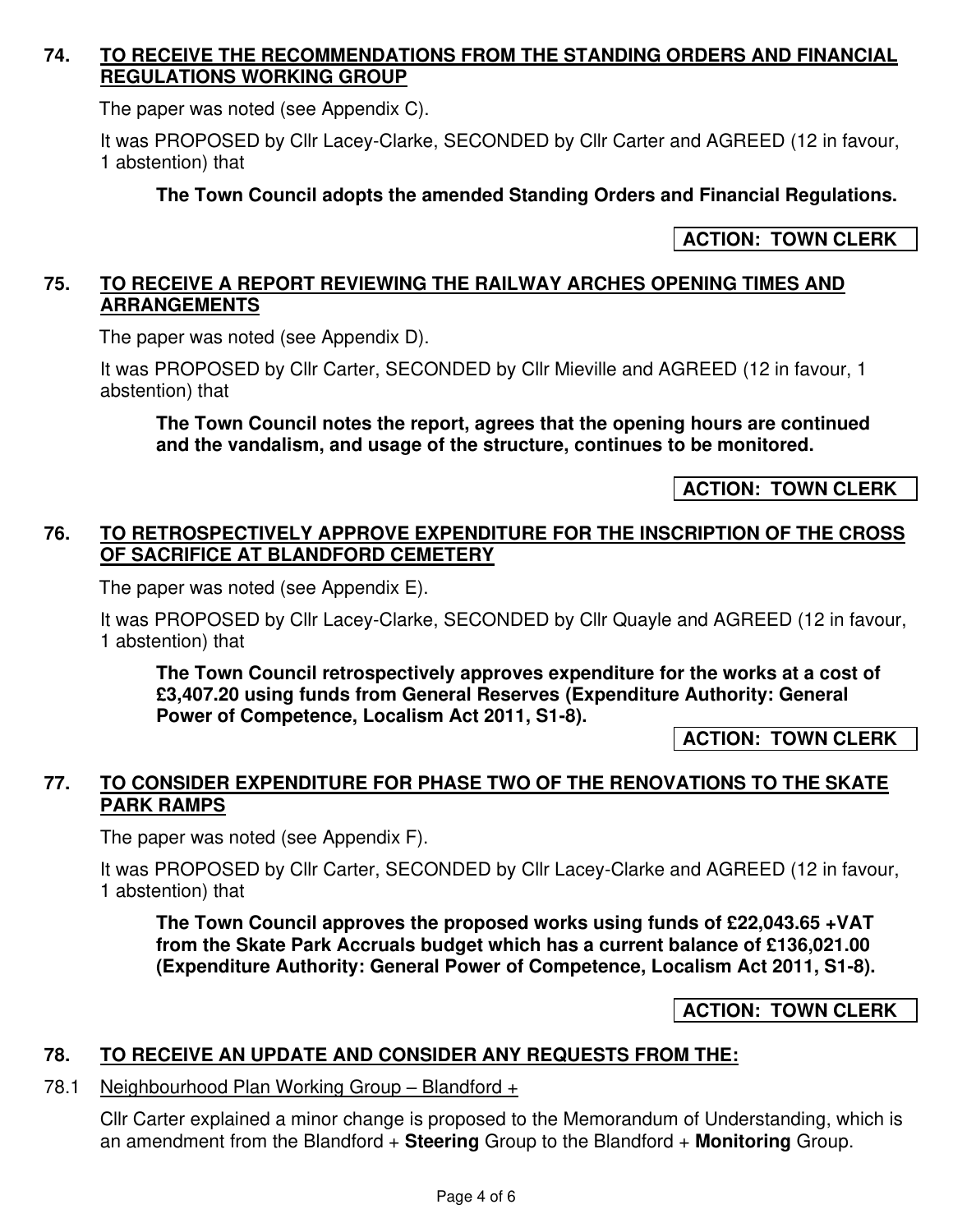#### **78. TO RECEIVE AN UPDATE AND CONSIDER ANY REQUESTS FROM THE: (cont)**

# 78.1 Neighbourhood Plan Working Group – Blandford +

It was PROPOSED by Cllr L Hitchings, SECONDED by Cllr Lacey-Clarke and AGREED unanimously that

### **The Memorandum of Understanding which is an amendment from the Blandford + Steering Group to the Blandford + Monitoring Group.**

**ACTION: TOWN CLERK** 

# 78.2 BFTC Commemoration Group

Cllr Carter updated Councillors on events that have taken place recently – including Veterans' Day – and the events planned for  $7<sup>th</sup>$  November 2021, all of which have involved partnership working between the RBL, council and many other individuals.

# 78.3 Climate Change & Biodiversity

The slug pellets used at Woodhouse Gardens are now environmentally friendly and were recommended by the Blandford Hedgehog Group.

Cllr Osborne and the Town Clerk are meeting on Tuesday to discuss the Plan and any updates, prior to the working group meeting scheduled for Thursday.

# 78.4 Dorset Council Grant to support the Market Area Enhancement Project

Cllr Stevens explained that this project is currently on hold.

# 78.5 Community Governance Review Working Group

The paper was noted (see Appendix G), which included Cllr White's proposal.

Councillors discussed their views on the community governance review the Dorset Council is carrying out and the impact any boundary changes would have on residents of the town and residents of surrounding parishes.

Cllr Lacey-Clarke PROPOSED an amendment to Cllr White's proposal, which was SECONDED by Cllr Mieville and accepted by Cllr White, that the following text is inserted in lieu of the text on the report: Detailed reasoning and evidence to be gathered and submitted by a working group of the council, with all elected members invited to join.

It was PROPOSED by Cllr White, SECONDED by Cllr Lindsay and AGREED (10 in favour, 1 against and 2 abstentions) that

### **The Town Council requests that the Dorset Council reviews and amends the following boundaries around the town of Blandford Forum:**

- **Pimperne, all areas inside the bypass and areas to the North-East**
- **Langton Long, areas leading up to Blandford Camp**
- **Blandford Camp, all within the perimeter fence**
- **Blandford St Mary, the whole parish**
- **Bryanston, areas adjoining Blandford St Mary and the town**

**Detailed reasoning and evidence to be gathered and submitted by a working group of the council, with all elected members invited to join.** 

# **ACTION: TOWN CLERK**

The proposal will then be brought back to the October Town Council meeting.